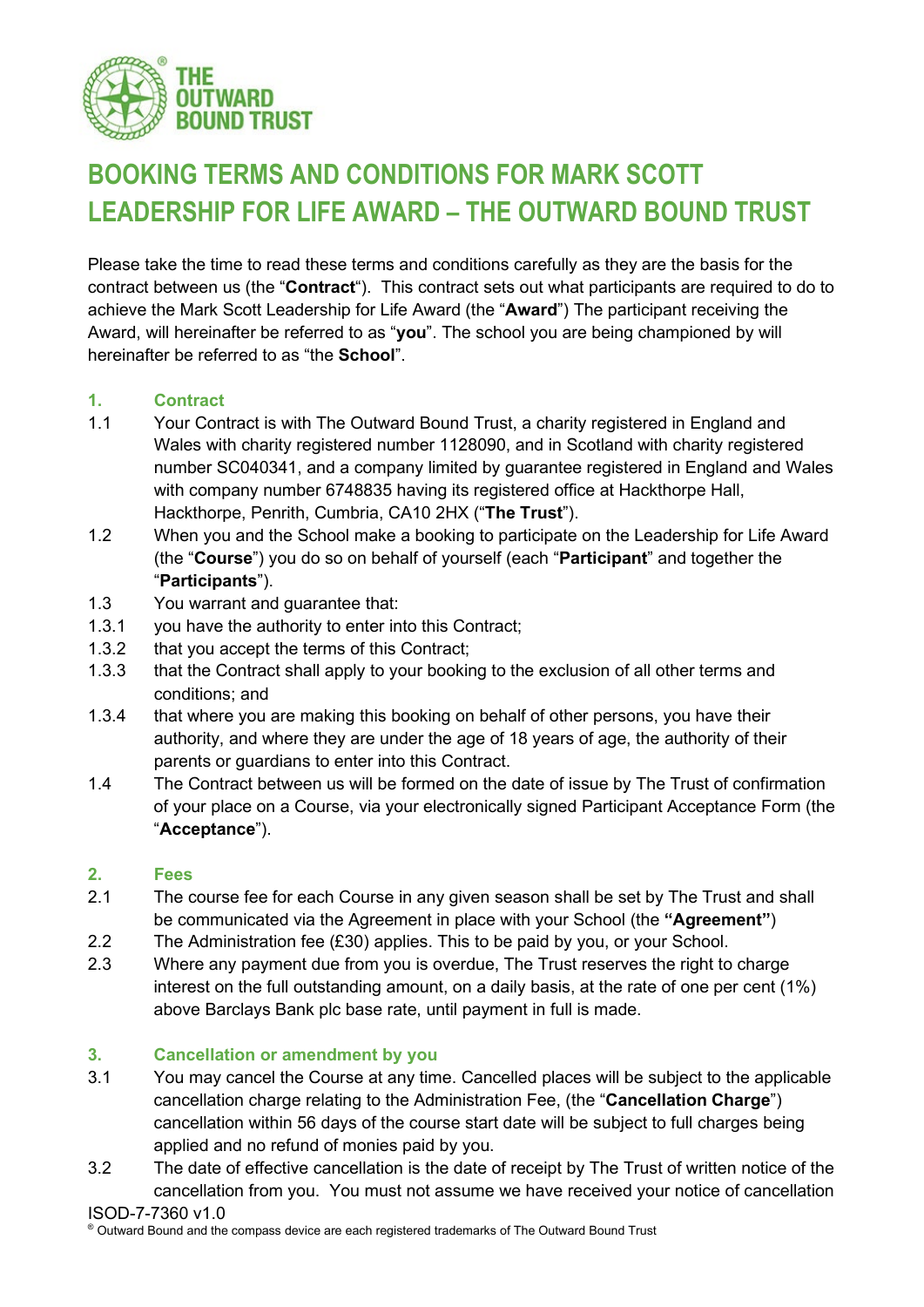

until you have received an acknowledgement from us (the "**Acknowledgement**"), confirming the cancellation of your booking and providing details of any sums due. If you do not receive the Acknowledgment within 7 days of your notice of cancellation you must submit a new cancellation notice as we will not have received your original notification and it will be deemed not to have been sent.

# **4. Cancellation or amendment by The Trust and course composition**

- 4.1 If for any reason The Trust is not able to offer the Course on the terms of the booking which you have made, we shall endeavour to find an alternative course for you to attend. We will work with you to mitigate the effects of any such amendments wherever possible.
- 4.2 If no alternative course can be agreed, The Trust may cancel your booking.
- 4.3 If the Administration fee is not paid on the due date, The Trust may cancel your booking.
- 4.4 Other than pursuant to clause 4.4, in the event of a cancellation of the Course by The Trust, we will refund any Administration fees paid to us by you, or your School.
- 4.5 Participants acknowledge and agree that Courses may be made up of Participants of mixed age, ability and sex.
- 4.6 The Trust retains the right to merge Courses of the same type but of varying age ranges in the event that there are insufficient Participants in any one Course for it to proceed successfully.

# **5. Coach transfer**

- 5.1 A coach transfer to and from the Course is available (the "**Coach Transfer**").
- 5.2 You will be notified of the pickup time and location prior to the Start Date once you have submitted your Acceptance and associated payment has been made. The Trust will inform you should your pick up time and location change.
- 5.3 Should you choose to cancel the Coach Transfer, you should inform The Trust in writing at least four weeks prior to the Start Date.

### **6. Insurance**

- 6.1 Comprehensive course and travel insurance cover (The "Insurance Cover") for all Participants is included as part of the complete course package, with Public Liability insurance cover throughout the Award and full cancellation cover for the residential adventure element of the Award. A summary of the cover can be found on our website [www.outwardbound.org.uk.](http://www.outwardbound.org.uk./)
- 6.2 It is your responsibility to ensure that the Insurance Cover provided is suitable and adequate for your needs. In the event that you decide that you require additional insurance cover, it is your responsibility to obtain such insurance and it shall be at your additional cost.
- 6.3 In the event of cancellation or change to any booking with The Trust you may have the right to claim under the Insurance Cover for the return of some or all of the Administration fee. It is your responsibility to make any such enquiries and to submit any such claim.

### **7. Force majeure**

7.1 The Trust shall not be liable for any failure or delay in performing its obligations under the Contract to the extent that such failure or delay is caused by a Force Majeure Event. A **Force Majeure Event** means any event beyond a party's reasonable control, which by its nature could not have been foreseen, or, if it could have been foreseen, was unavoidable,

ISOD-7-7360 v1.0<br>© Outward Bound and the compass device are each registered trademarks of The Outward Bound Trust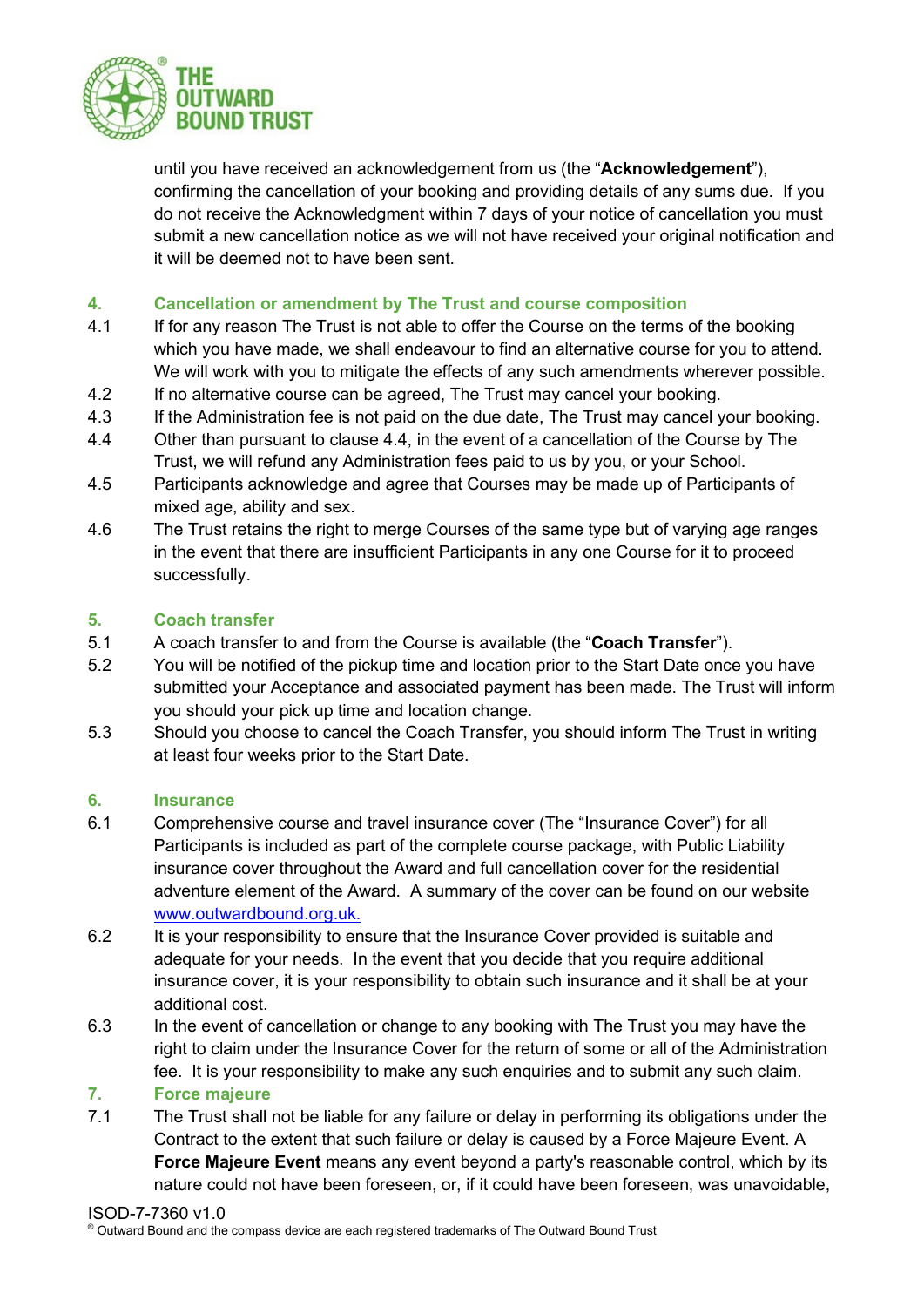

including but not limited to strikes, lock-outs or other industrial disputes (whether involving its own workforce or a third party's), failure of energy sources or transport network, acts of God, war, terrorism, riot, civil commotion, interference by civil or military authorities, national or international calamity, pandemic, armed conflict, malicious damage, breakdown of plant or machinery, nuclear, chemical or biological contamination, sonic boom, explosions, collapse of building structures, fires, floods, storms, earthquakes, loss at sea, epidemics or similar events, natural disasters or extreme adverse weather conditions, or default of suppliers or subcontractors.

# **8. Health and safety**

- 8.1 Registration via the online Participant Information Form must be fully completed, including an electronic signature by each Participant (or by the Participant's parent or guardian if under the age of 18 years). The Course won't be confirmed until the application has cleared screening.
- 8.2 If the online application is not completed and returned at least six weeks prior to the course start date, The Trust reserves the right to decline or cancel a Participant booking without having to pay any compensation and **you will be liable to pay the cancellation charges** outlined at clause [3.](#page-0-0)
- 8.3 You must inform The Trust if any Participant has a medical problem or disability as not all Participants may be able to participate in all Courses.
- 8.4 If any new medical problems or disabilities are suffered or arise between the entry into the Contract pursuant to clause 1.4 and the Start Date you must notify The Trust immediately. We reserve the right to decline or cancel a Participant's place if it considers that to continue would be harmful to the health or safety of the Participant or other Participants on the Course.
- 8.5 You must inform us if any Participant has come into recent contact with an infectious diseases. Where the Start Date falls within the accepted quarantine period for transmission of any such disease, The Trust reserves the right to exclude that Participant from the Course. This shall be deemed to be a Course cancellation by you. No compensation shall be payable by us to you or the Participant and **you may be liable for payment of the Cancellation Charge** set out at clause 3.2.
- 8.6 Those under 16 are not allowed to smoke or vape. The normal disciplinary process set out in The Outward Bound Trust Code will apply to Participants who break this rule.
- 8.7 By entering into this Contract you accept on behalf of each Participant and agree to comply with The Trust's safety and disciplinary procedure and accept the authority of the Course Instructors and Centre Manager. An overview of The Trust's safety arrangements and staff qualifications can be found on our website [www.outwardbound.org.uk.](http://www.outwardbound.org.uk/)

### **9. Exclusion of Participant(s) from the course**

- 9.1 In the event that:
- 9.1.1 a Participant's behaviour during the Course may prejudice the safety and wellbeing of any member of the Course, or the satisfactory progress of the Course; or
- 9.1.2 The Trust is informed through the Participant Information Form, or at any point prior to the Start Date that a Participant's attendance is likely to prejudice the safety and wellbeing of the Participant or of any other Participant of the Course or any other party involved in the Course, or any other Course being delivered at the centre at the same time; or

ISOD-7-7360 v1.0<br>© Outward Bound and the compass device are each registered trademarks of The Outward Bound Trust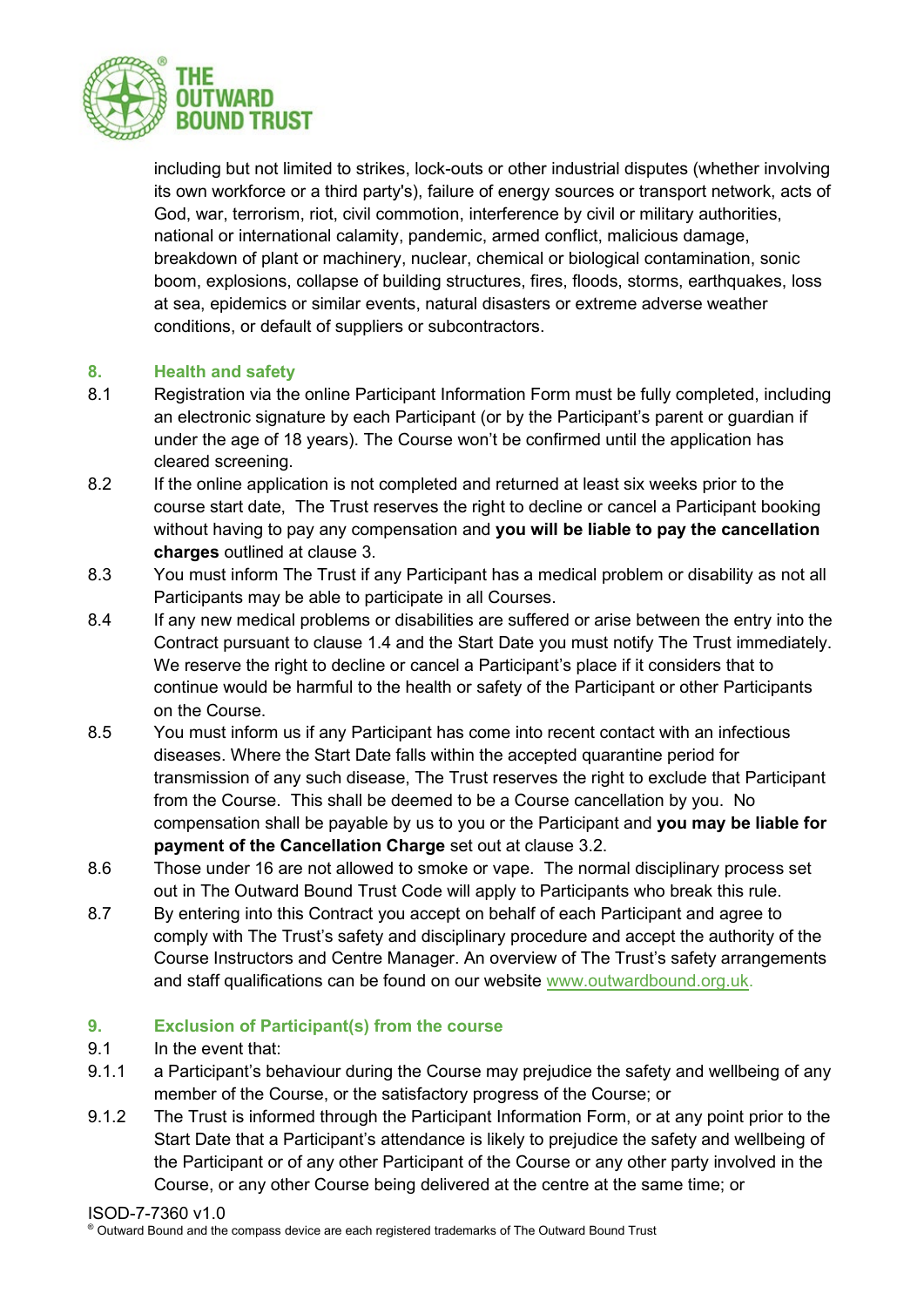

The Trust reserves the right to remove that Participant from the Course, as appropriate.

- 9.2 In the event of a Participant being excluded from a Course pursuant to this clause 9, no compensation shall be payable by The Trust to you or the Participant and **you will be liable to pay the cancellation charges** outlined at clause 3. You shall reimburse us for any reasonable costs or expenses arising, whether directly or indirectly, including costs of travel or legal expenses.
- 9.3 Repatriation in the event that a participant needs to leave a Course eg personal choice, exclusion or medical reason:
- 9.4.1 Under 18 years old: It is the parent / guardian's responsibility to arrange repatriation of the participant to return to their own home in a timely manner ie within 24-hours, this includes collecting the participant or arranging participant collection or arranging return by public transport in a safe and responsible manner (circumstances dependant);.
- 9.4.2 18 years old and over: It is the participant and emergency contact's responsibility to arrange repatriation back home in a timely manner eg within 24-hours, this includes collecting the participant or arranging participant collection or arranging return by public transport in a safe and responsible manner (circumstances dependant);.
- In both cases, a participant will not be able to remain at centre until the Course end date and arrangements must be in place within 24 hrs.

# **10. Marketing and promotions**

- 10.1 The information contained on The Trust's website and any other literature ("**Marketing Material**") is provided in good faith and is intended to represent a general picture of our products and services and shall not form any part of this Contract.
- 10.2 The Trust occasionally employs a professional photographer to take pictures or video recordings of Participants to use in our Marketing Material. If you or any Participant does not wish to appear in any such Marketing Material, please inform us when returning the online Participant Information Form.
- 10.3 The Trust may use your written feedback in Marketing Material provided in any form. If you do not wish to be quoted, please inform us when providing feedback.

### **11. Data protection**

- 11.1 The Trust is the data controller of personal data processed by The Trust in connection with providing the Programme, including such data as The Trust collects directly from Participants.
- 11.2 By providing personal data to The Trust you understand it will be processed, used and held by us in accordance with the UK GDPR and other applicable legislation.
- 11.3 The Trust may use your information to occasionally contact you as the booker for marketing purposes by post, telephone, email and mobile message. This will enable us to tell you about offers, news and events which we believe may be of interest to you, in line with our legitimate interest. If you do not wish to be contacted by us for marketing purposes please let us know by calling 01931 740000 or emailing enquiries@outwardbound.org.uk. We will not give out your details to external parties that are not linked to The Trust.

### ISOD-7-7360 v1.0

® Outward Bound and the compass device are each registered trademarks of The Outward Bound Trust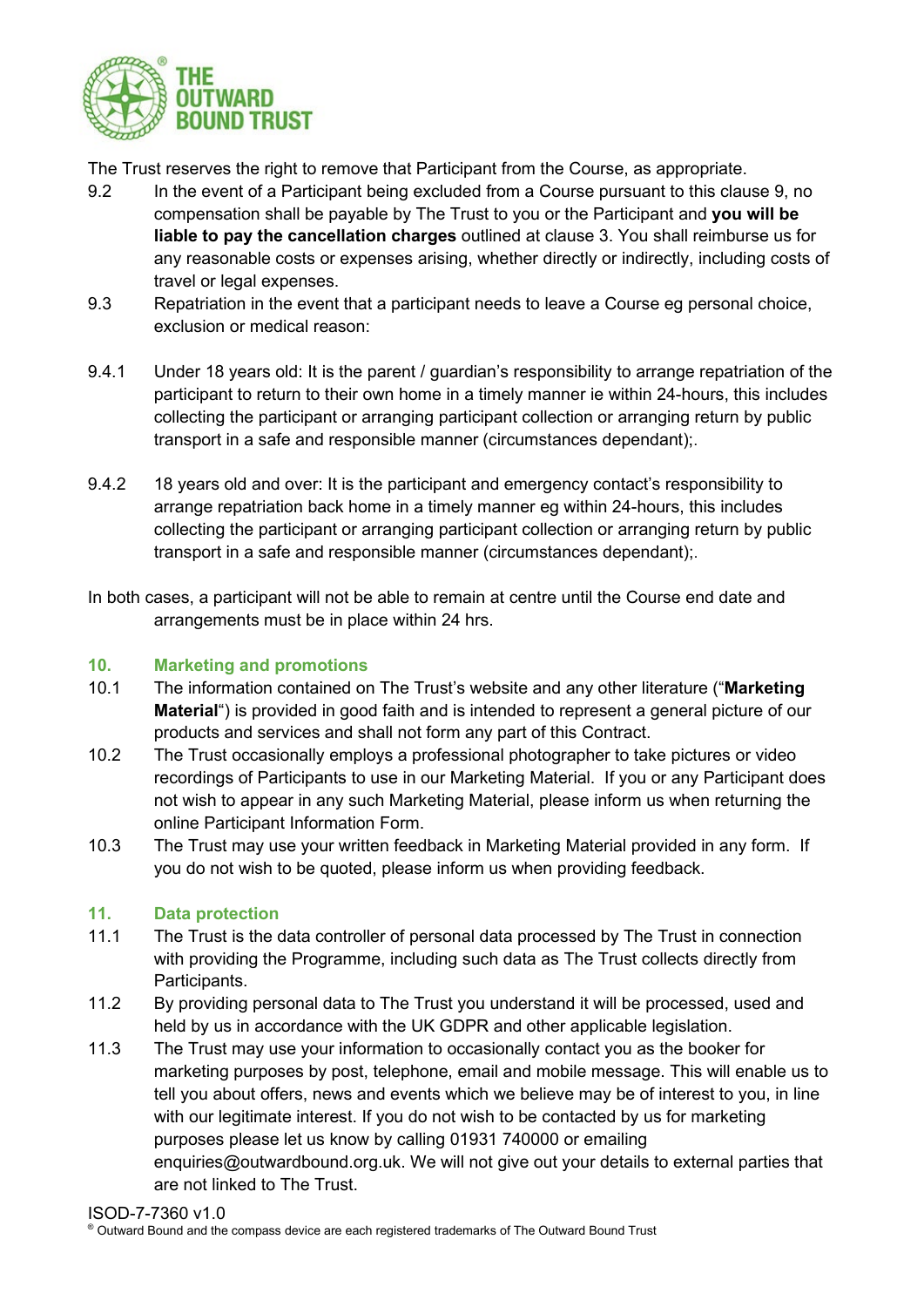

11.4 For a copy of our Privacy Policy please see our website [www.outwardbound.org.uk](http://www.outwardbound.org.uk/)

# **12. Complaints**

- 12.1 If you have a complaint during the Course please raise this matter with the Course Instructor or Centre Manager at your earliest opportunity.
- 12.2 If you are unable to raise any issues or complaints during the Course please contact our Customer Services Team in writing at our registered office at your earliest opportunity, giving your booking reference and all other relevant information together with any evidence to substantiate your complaint.

# <span id="page-4-0"></span>**13. Our liability**

- 13.1 The liability of The Trust, and all warranties, conditions and other terms implied by statute or common law are excluded to the fullest extent permitted by the law.
- 13.2 This Clause [13](#page-4-0) sets out the entire financial liability of The Trust (including any liability for the acts or omissions of its employees, agents, consultants and subcontractors) to the Customer in respect of:
- 13.2.1 any breach of the Contract however arising;
- 13.2.2 any use made by the Participant of The Trust's services; and
- 13.2.3 any representation, statement or tortious act or omission (including negligence) arising under or in connection with the Contract.
- 13.3 Nothing in the Contract limits or excludes the liability of The Trust:
- 13.3.1 for death or personal injury resulting from negligence; or
- 13.3.2 for any damage or liability incurred by any Participant as a result of fraud or fraudulent misrepresentation by The Trust.
- 13.4 Save as provided in clause 13.3;
- 13.4.1 the Trust shall under no circumstances whatsoever be liable to the Participant, whether in contract, tort (including negligence), breach of statutory duty, or otherwise, for any loss of profit, or any indirect or consequential loss arising under or in connection with the Contract; and
- 13.4.2 the Trust's total liability to the Participant in respect of all other losses arising under or in connection with the Contract, whether in contract, tort (including negligence), breach of statutory duty, or otherwise, shall in no circumstances exceed the sum equivalent to the Total Course Fee.
- 13.5 The Trust excludes liability for any sum which can be recovered through the Insurance Cover or any other insurance cover or policy under which the loss can be recovered.

# **14. Your liability**

14.1 You will be held liable for any acts by you, whether intentional or negligent acts and/or omissions, for causing damage to any property, equipment and any assets involved in the provision of the Course including damage caused by any Participant on behalf of whom you have made a booking. This includes but is not limited to property owned, leased or hired by The Trust and any property of third parties used in the provision of the Course.

### **15. Notices**

15.1 Any notices must be in writing and may be delivered by hand, first class post, fax or e-mail addressed to the recipient at its registered office or to any other address, or fax number,